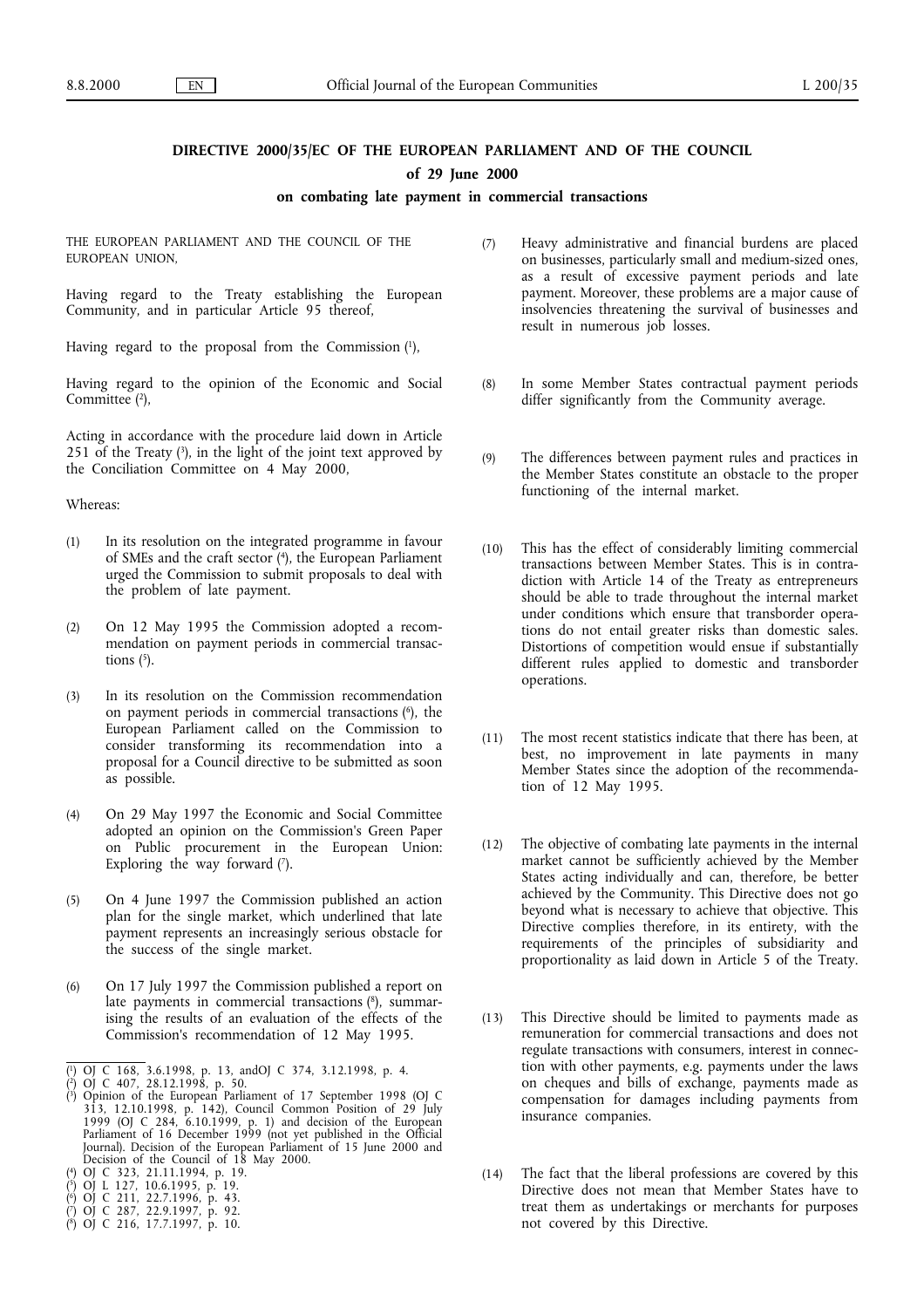- (15) This Directive only defines the term 'enforceable title' but does not regulate the various procedures of forced execution of such a title and the conditions under which forced execution of such a title can be stopped or suspended.
- (16) Late payment constitutes a breach of contract which has been made financially attractive to debtors in most Member States by low interest rates on late payments and/or slow procedures for redress. A decisive shift, including compensation of creditors for the costs incurred, is necessary to reverse this trend and to ensure that the consequences of late payments are such as to discourage late payment.
- (17) The reasonable compensation for the recovery costs has to be considered without prejudice to national provisions according to which a national judge can award to the creditor any additional damage caused by the debtor's late payment, taking also into account that such incurred costs may be already compensated for by the interest for late payment.
- (18) This Directive takes into account the issue of long contractual payment periods and, in particular, the existence of certain categories of contracts where a longer payment period in combination with a restriction of freedom of contract or a higher interest rate can be justified.
- (19) This Directive should prohibit abuse of freedom of contract to the disadvantage of the creditor. Where an agreement mainly serves the purpose of procuring the debtor additional liquidity at the expense of the creditor, or where the main contractor imposes on his suppliers and subcontractors terms of payment which are not justified on the grounds of the terms granted to himself, these may be considered to be factors constituting such an abuse. This Directive does not affect national provisions relating to the way contracts are concluded or regulating the validity of contractual terms which are unfair to the debtor.
- (20) The consequences of late payment can be dissuasive only if they are accompanied by procedures for redress which are rapid and effective for the creditor. In conformity with the principle of non-discrimination contained in Article 12 of the Treaty, those procedures should be available to all creditors who are established in the Community.
- (21) It is desirable to ensure that creditors are in a position to exercise a retention of title on a non-discriminatory basis throughout the Community, if the retention of title clause is valid under the applicable national provisions designated by private international law.
- (22) This Directive should regulate all commercial transactions irrespective of whether they are carried out between private or public undertakings or between undertakings and public authorities, having regard to the fact that the latter handle a considerable volume of payments to business. It should therefore also regulate

all commercial transactions between main contractors and their suppliers and subcontractors.

(23) Article 5 of this Directive requires that the recovery procedure for unchallenged claims be completed within a short period of time in conformity with national legislation, but does not require Member States to adopt a specific procedure or to amend their existing legal procedures in a specific way,

HAVE ADOPTED THIS DIRECTIVE:

### *Article 1*

### **Scope**

This Directive shall apply to all payments made as remuneration for commercial transactions.

### *Article 2*

#### **Definitions**

For the purposes of this Directive:

1. 'commercial transactions' means transactions between undertakings or between undertakings and public authorities which lead to the delivery of goods or the provision of services for remuneration,

'public authority' means any contracting authority or entity, as defined by the Public Procurement Directives  $(92/50/EEC)$ ,  $93/36/EEC$  (?) and  $93/5$ 93/37/EEC (3) and 93/ 38/EEC (4)),

'undertaking' means any organisation acting in the course of its independent economic or professional activity, even where it is carried on by a single person;

- 2. 'late payment' means exceeding the contractual or statutory period of payment;
- 3. 'retention of title' means the contractual agreement according to which the seller retains title to the goods in question until the price has been paid in full;
- 4. 'interest rate applied by the European Central Bank to its main refinancing operations' means the interest rate applied to such operations in the case of fixed-rate tenders. In the event that a main refinancing operation was conducted according to a variable-rate tender procedure, this interest rate refers to the marginal interest rate which resulted from that tender. This applies both in the case of single-rate and variable-rate auctions;

<sup>(</sup> 1) OJ L 209, 24.7.1992, p. 1.

<sup>(</sup> 2) OJ L 199, 9.8.1993, p. 1.

<sup>(</sup> 3) OJ L 199, 9.8.1993, p. 54. ( 4) OJ L 199, 9.8.1993, p. 84.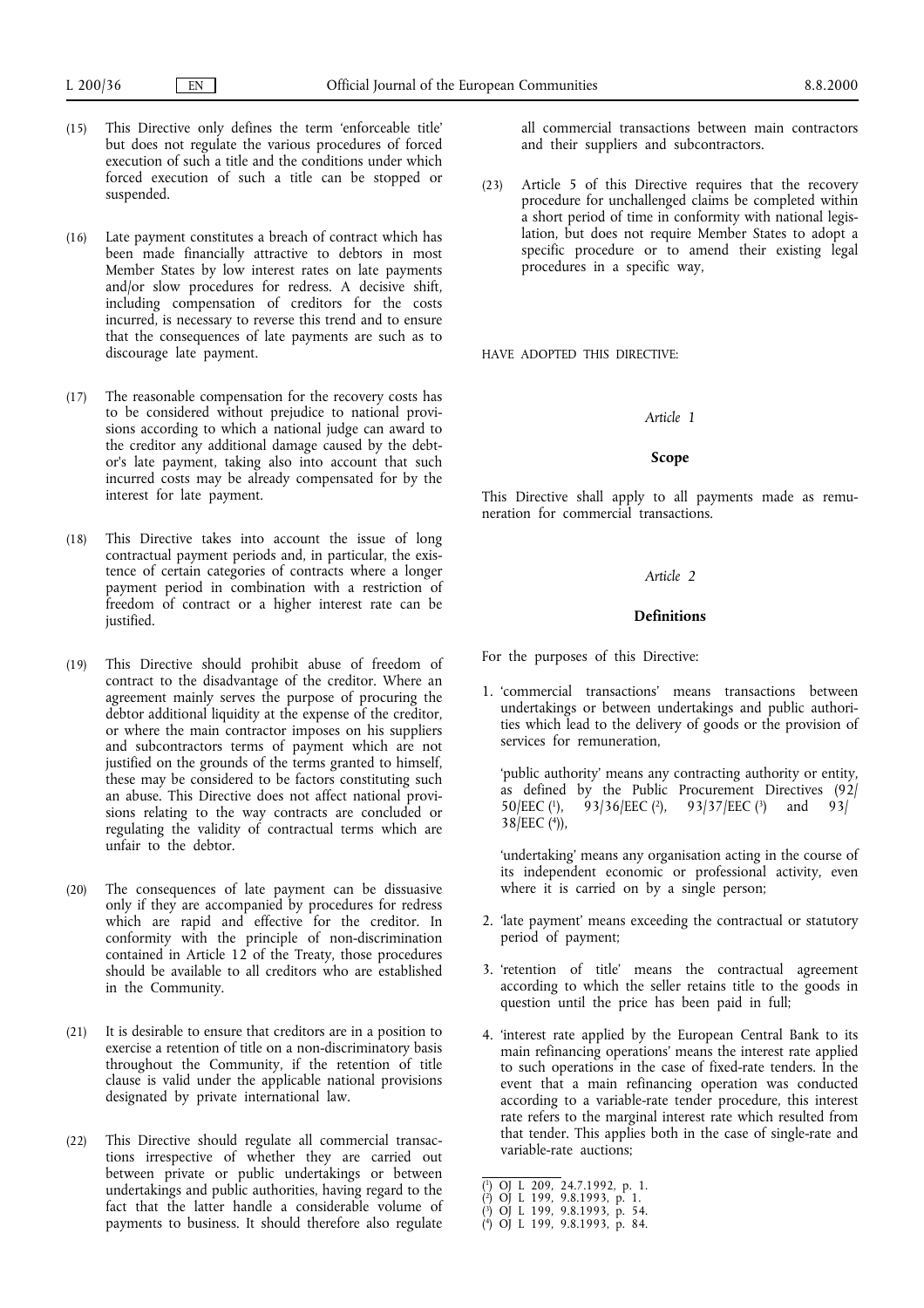5. 'enforceable title' means any decision, judgment or order for payment issued by a court or other competent authority, whether for immediate payment or payment by instalments, which permits the creditor to have his claim against the debtor collected by means of forced execution; it shall include a decision, judgment or order for payment that is provisionally enforceable and remains so even if the debtor appeals against it.

# *Article 3*

### **Interest in case of late payment**

- 1. Member States shall ensure that:
- (a) interest in accordance with point (d) shall become payable from the day following the date or the end of the period for payment fixed in the contract;
- (b) if the date or period for payment is not fixed in the contract, interest shall become payable automatically without the necessity of a reminder:
	- (i) 30 days following the date of receipt by the debtor of the invoice or an equivalent request for payment; or
	- (ii) if the date of the receipt of the invoice or the equivalent request for payment is uncertain, 30 days after the date of receipt of the goods or services; or
	- (iii) if the debtor receives the invoice or the equivalent request for payment earlier than the goods or the services, 30 days after the receipt of the goods or services; or
	- (iv) if a procedure of acceptance or verification, by which the conformity of the goods or services with the contract is to be ascertained, is provided for by statute or in the contract and if the debtor receives the invoice or the equivalent request for payment earlier or on the date on which such acceptance or verification takes place, 30 days after this latter date;
- (c) the creditor shall be entitled to interest for late payment to the extent that:
	- (i) he has fulfilled his contractual and legal obligations; and
	- (ii) he has not received the amount due on time, unless the debtor is not responsible for the delay;
- (d) the level of interest for late payment ('the statutory rate'), which the debtor is obliged to pay, shall be the sum of the interest rate applied by the European Central Bank to its most recent main refinancing operation carried out before the first calendar day of the half-year in question ('the reference rate'), plus at least seven percentage points ('the margin'), unless otherwise specified in the contract. For a Member State which is not participating in the third stage of economic and monetary union, the reference rate referred to above shall be the equivalent rate set by its national central bank. In both cases, the reference rate in force on the first calendar day of the half-year in question shall apply for the following six months;

(e) unless the debtor is not responsible for the delay, the creditor shall be entitled to claim reasonable compensation from the debtor for all relevant recovery costs incurred through the latter's late payment. Such recovery costs shall respect the principles of transparency and proportionality as regards the debt in question. Member States may, while respecting the principles referred to above, fix maximum amounts as regards the recovery costs for different levels of debt.

2. For certain categories of contracts to be defined by national law, Member States may fix the period after which interest becomes payable to a maximum of 60 days provided that they either restrain the parties to the contract from exceeding this period or fix a mandatory interest rate that substantially exceeds the statutory rate.

3. Member States shall provide that an agreement on the date for payment or on the consequences of late payment which is not in line with the provisions of paragraphs 1(b) to (d) and 2 either shall not be enforceable or shall give rise to a claim for damages if, when all circumstances of the case, including good commercial practice and the nature of the product, are considered, it is grossly unfair to the creditor. In determining whether an agreement is grossly unfair to the creditor, it will be taken, *inter alia*, into account whether the debtor has any objective reason to deviate from the provisions of paragraphs 1(b) to (d) and 2. If such an agreement is determined to be grossly unfair, the statutory terms will apply, unless the national courts determine different conditions which are fair.

4. Member States shall ensure that, in the interests of creditors and of competitors, adequate and effective means exist to prevent the continued use of terms which are grossly unfair within the meaning of paragraph 3.

5. The means referred to in paragraph 4 shall include provisions whereby organisations officially recognised as, or having a legitimate interest in, representing small and medium-sized enterprises may take action according to the national law concerned before the courts or before competent administrative bodies on the grounds that contractual terms drawn up for general use are grossly unfair within the meaning of paragraph 3, so that they can apply appropriate and effective means to prevent the continued use of such terms.

#### *Article 4*

# **Retention of title**

1. Member States shall provide in conformity with the applicable national provisions designated by private international law that the seller retains title to goods until they are fully paid for if a retention of title clause has been expressly agreed between the buyer and the seller before the delivery of the goods.

Member States may adopt or retain provisions dealing with down payments already made by the debtor.